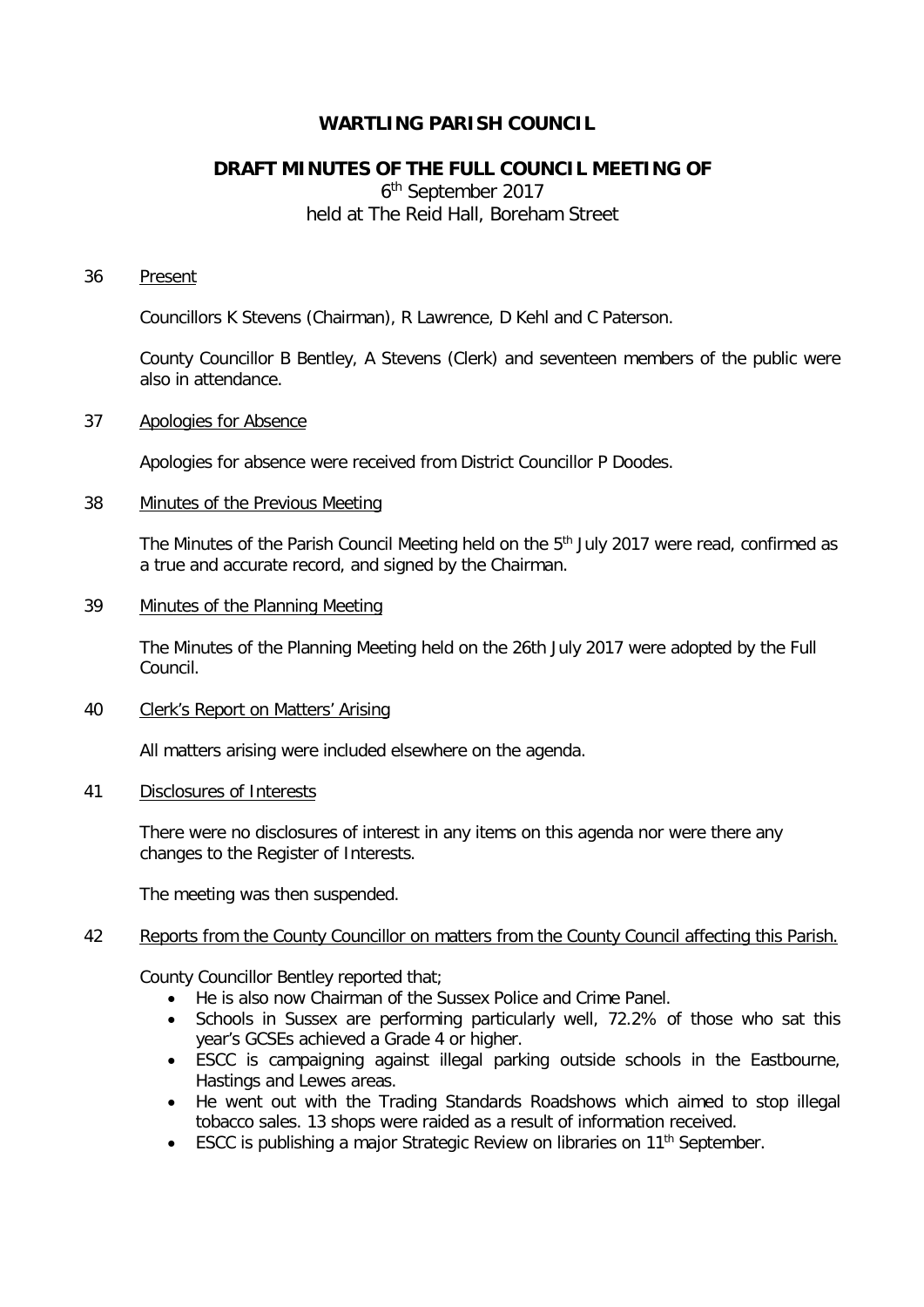# 43 Report from the District Councillor on matters from the County Council affecting this Parish.

There was no report from the District Councillor on this occasion.

#### 44 Questions from Members of the Public

Residents raised concerns about the lack of maintenance of the verges, hedges and roads in the Parish. This was covered later on in the meeting.

The meeting was then re-opened.

#### 45 Reports

a) Planning – Councillor Keith Stevens said;

1: Planning Application WD/2017/0840/F, Brooks Farm, Boreham Lane, Wartling, BN27 1RS (Proposed demolition of barn and construction of single storey dwelling) was referred to Planning Committee South and subsequently approved.

2: Planning Application WD/2017/1250/F - Foxes Barn, Wood Lane, Hailsham BN27 1GA (replacement of existing barn previously approved for conversion under WD/2015/2486/F with new dwelling and double garage) – The Parish Council objected to this application and is waiting to hear if it is referred to Planning Committee South for a decision.

3: Wealden District Council is approving barn conversions because they would lose on Appeal and have to pay all the costs.

4: The next stage of the Wealden Local Plan has been delayed. A updated timetable will be provided in due course.

#### b) Environment North

There was nothing new to report on this occasion.

# c) Footpaths

ESCC has been asked to cut back the footpath that runs beside Little Coopers and Tyler Barn because it is impassable.

#### d) Environment South

There was nothing new to report on this occasion.

# e) Highways

Councillor Lawrence confirmed there will be road works/traffic lights on the Wartling Road between the 12<sup>th</sup> and 25<sup>th</sup> September to allow BT to carry out works associated with Broadband.

Resurfacing work is planned for the Wartling Road in this financial year. The date is as yet unknown.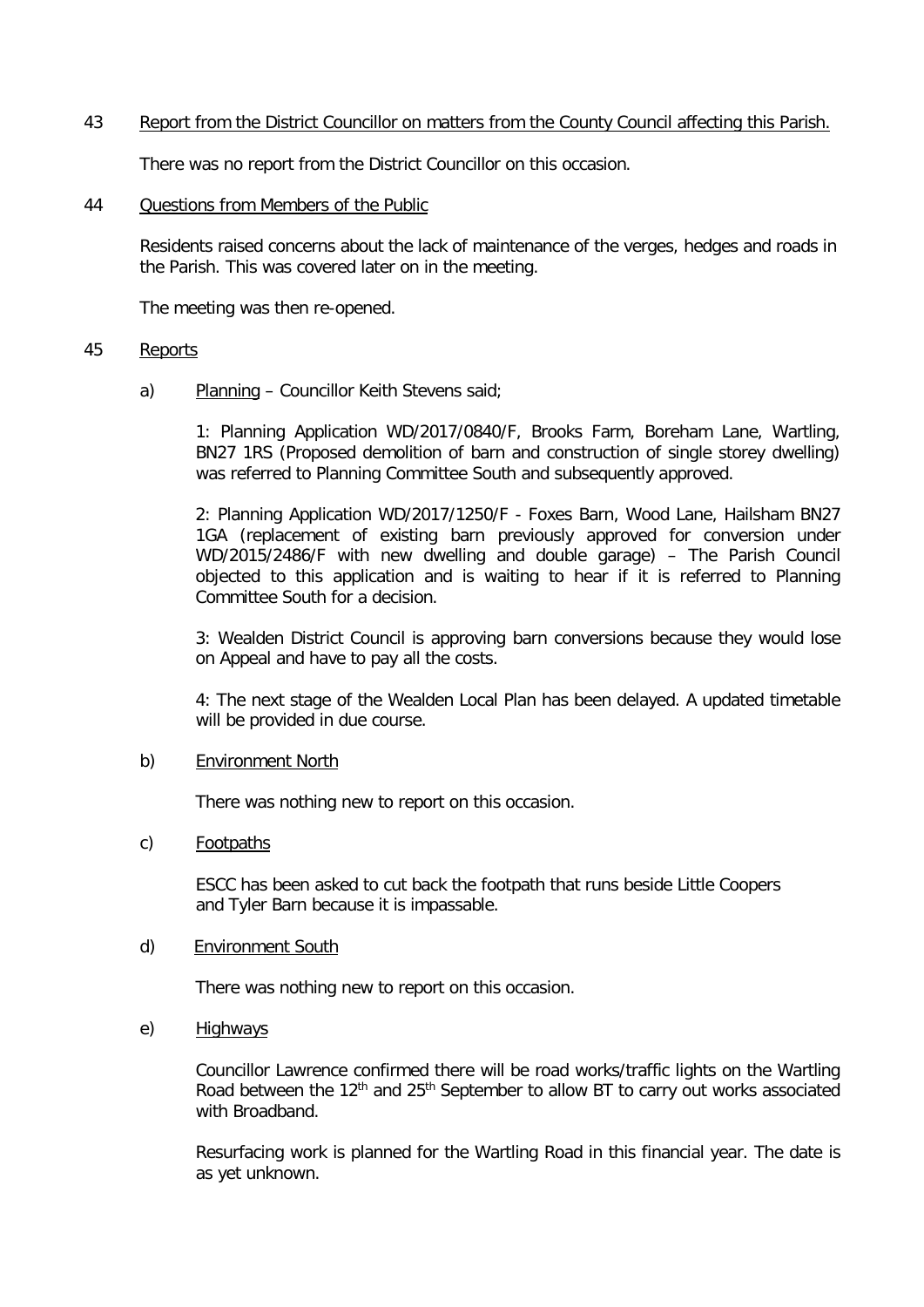Councillor Stevens and County Councillor Bentley will arrange a site meeting with ESCC to identify which verges need cutting back and find out why they are continually missed.

The Clerk will ask ESCC to cut back the hedge between Puddledock and Jenners' Lane because it has taken over the verge and residents are having to walk onto a dangerous road.

#### f) Police

 There have been break-ins to sheds in Boreham Street and Windmill Hill and a suspicious white van has been spotted at several properties in the area.

Councillor Stevens said he is meeting the Police on the 18<sup>th</sup> September and will discuss rural crime and see if they will attend the next Parish Council Meeting.

Residents are reminded to report all crime to the Police.

### g) Communication

Councillor Lawrence reported that;

1: Wartling should have fibre installed and better broadband speeds by the end of September. It was also noted that there will be another rollout this time aimed at the commercial sector, by the end of December which should provide even higher broadband speeds.

2: The new website is up and running.

#### h) Speedwatch

The Speedwatch Team met in July and August and noted 34 offenders. As a result, 32 letters were sent and one offender was referred for 'further action'. The remaining offender registered as 'not known' and is being followed up.

Councillor Lawrence thanked all those who helped.

i) Trees

The Clerk confirmed she will report the tree left on the bank on the verge outside the church to ESCC.

#### 46 Reports from Outside Meetings and Courses

There were no reports from outside meetings or courses on this occasion.

# 47 Finance Update

Councillors resolved to approve the accounts to 28<sup>th</sup> July 2017 and to apply for funding from the Transparency Fund to help with the costs involved in implementing the Transparency Code.